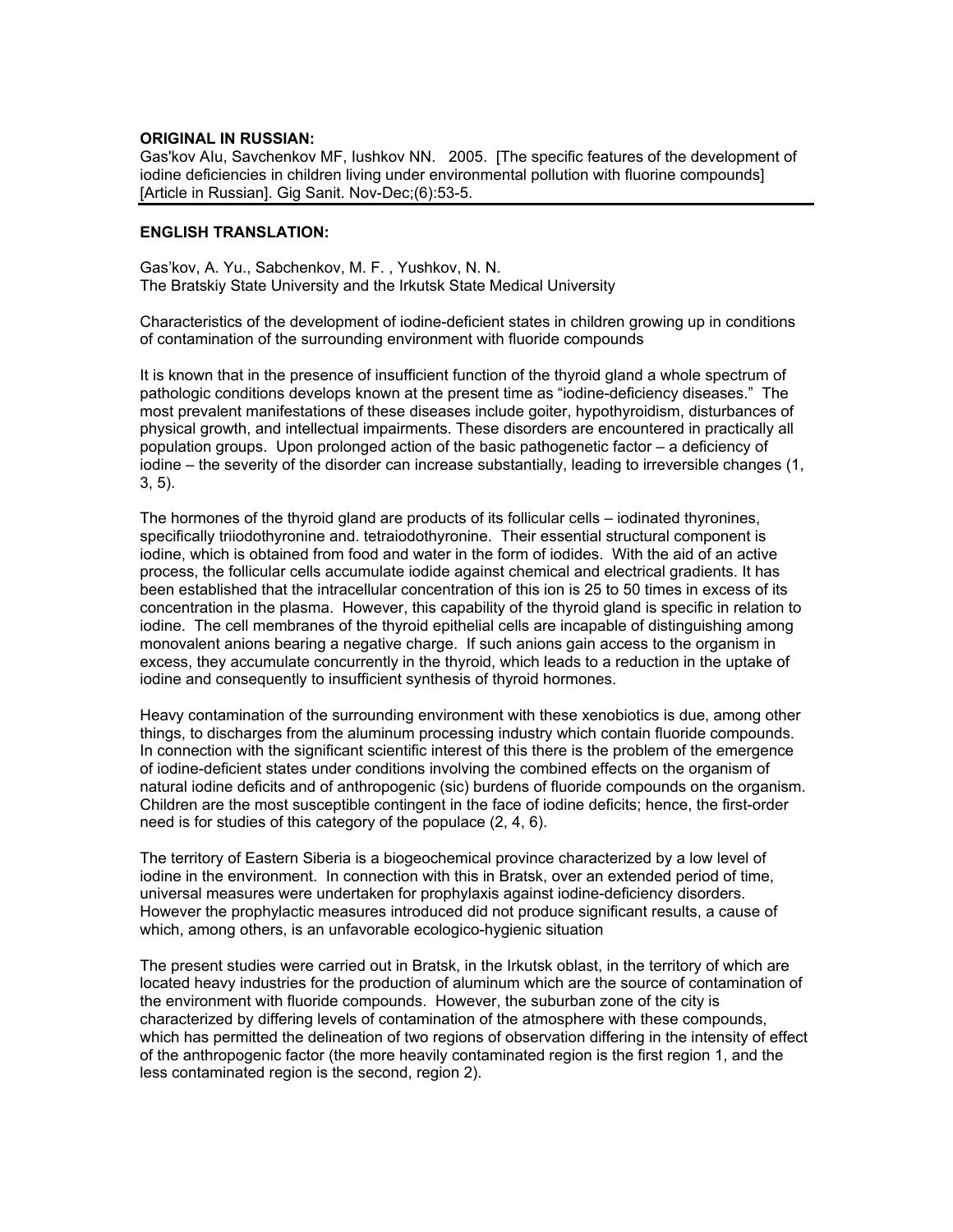High levels of contamination of the atmosphere have been detected in both regions of observation, as evidenced by the calculated values of the summary coefficient of atmospheric contamination (Ksum) and the P indices. Their average values over the period of observation in the first region were 38.5 and 53.3, and for the second, 21.7 and 30 respectively, which are characteristic of very high levels of contamination of ambient air. This is due to an excess of the PDK (?) as compared with average annual levels of such harmful substances as nitrogen dioxide, hydrogen fluoride, formaldehyde, phenol, carbon bisulfide, methyl mercaptan, and benzo(a) pyrene. Of major significance for the present investigation is the level of ambient air contamination of the different regions with hydrogen fluoride observation. Its average annual concentration in region 1 was higher than the PDK, and the monthly averages were higher than 2 PDK in 33.3%, 5 PDK in 66.6% of the total number of cases, at the same time as the monthly average concentrations of hydrogen fluoride in region 2 are higher than the PDK in only 8.3% (the most unfavorable month for the dispersion of harmful impurities in the atmosphere ) of the total number of tests, while the average annual value was not exceeded. Moreover, the annual average concentration of hydrogen fluoride in the air of region 1 was significantly higher than in region 2.

According to the recommendations of VOZ for the determining the initial signs of iodine deficit, two groups of clinical indices are used – the frequency of goiter in the population according to the data from ultrasound studies of the thyroid, and from biochemical tests of the iodine content of the urine.

As a part of the present work for assessing the distribution and severity of iodine-deficiency disorders there have been epidemiologic studies of the iodine content of the urine in children. The number of those studied amounts to 253 children, of which there were 138 girls and 115 boys. Determination of urinary iodine was accomplished by the spectrophotometric cerium arsenite method. The extent of the iodine deficit was evaluated by the VOZ criteria: an iodine level in the urine less than 20 mcg/l constitutes marked iodine deficiency; from 20 to 49 mcg/l moderate (average), from 50 to 99 mcg/l slight, and 100 mcg/l or more, absence of iodine deficiency. In addition, using a radioimmunologic method with the aid of standard instruments we determined the level of thyroid hormones in the serum.

We measured the content of fluoride in the children by its concentration in the urine and the capacity for uptake by its concentration in bony tissue (milk teeth). Fluoride compounds were assayed by a potentiometric method which permits determination of the total concentration of fluorides.

Upon analysis of the data obtained we started from the following basic assumptions (hypotheses):

-- insufficient intake of iodine in the body leads to the development of iodine-deficiency states;

-- iodine-deficiency states may be the cause of changes in the health indices of the population, including the prevalence of thyroid pathology and changes in the anthropometric indices of child development;

-- the prevalence and severity of iodine-deficient states attributable to living in a biogeochemical province may be aggravated by the anthropogenic burden of the ambient air contaminated with fluoride compounds;

-- the groups of the population investigated live under conditions involving the simultaneous activity of factors of the surrounding environment (contamination of ambient air and inadequate intake of iodine); however, the intensity of effect of the anthropogenic factor differs depending upon the region of habitation.

(second page)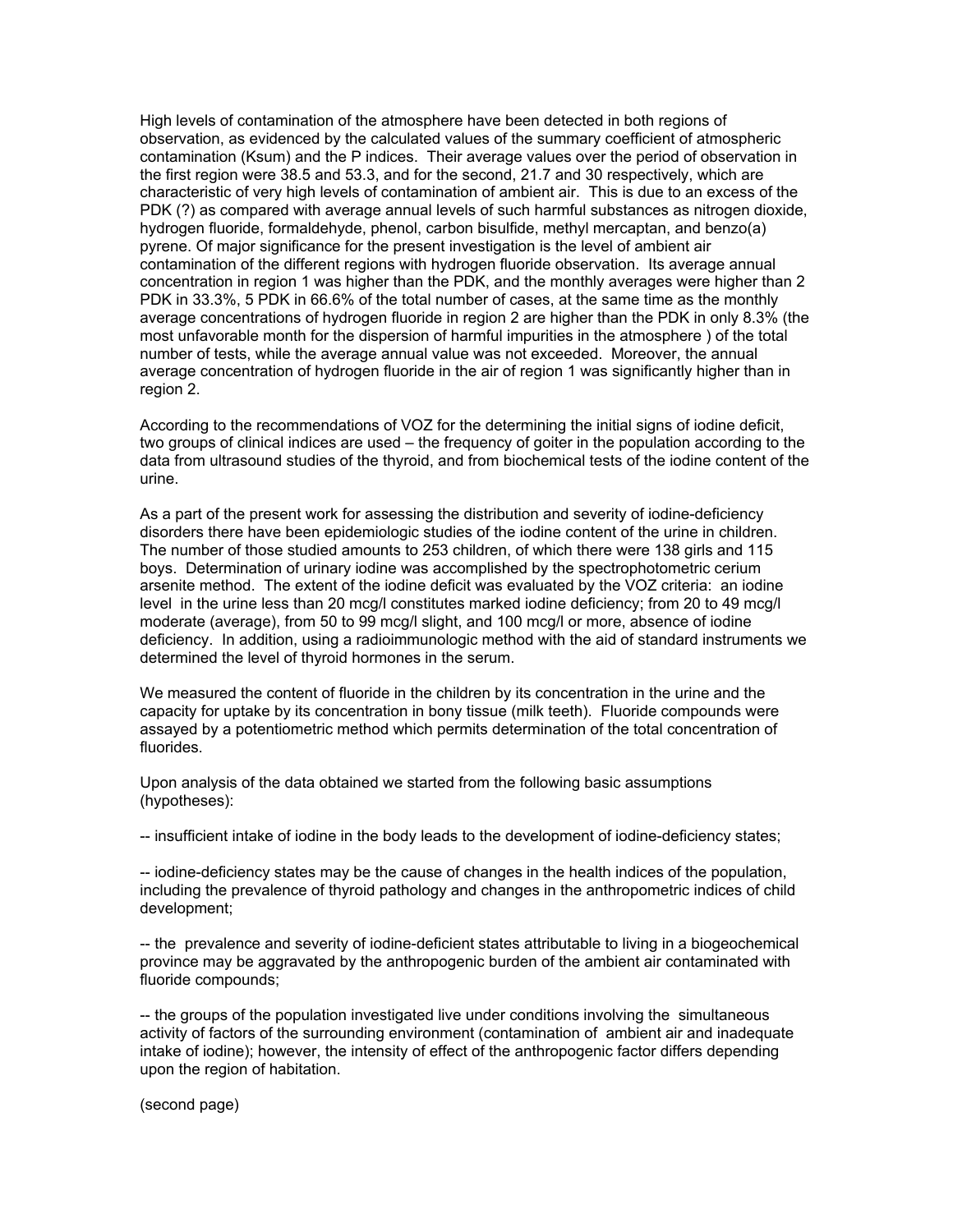In the more contaminated region the average content of iodine in the urine was 30 mcg/l. The prevalence of the severe form of iodine deficiency was 36%, of the moderate form 47% and of the mild form was 17%. In the less contaminated region the average content of iodine in the urine was 44 mcg/l or higher. In this case the distribution of iodine-deficient states of severe degree was 35% of children observed, moderate in 50% and mild in 10%. 5% of children tested had normal levels of iodinuria. So a high degree of distribution of iodine deficiency states was characteristic of both regions of observation.

The level of excretion of fluorine in the urine depends on its concentration in the ambient air. It has been shown that the concentration of fluorine in the urine of children in region 1 was significantly higher than in those of region 2. The result of the determination of fluorine content in the milk teeth of children testifies to accumulation of it in osseous tissues. The demonstrable accumulation of fluorine in biological material detected in children residing in region 1 was 0.34 mg/kg of dry substance, The fluorine content of the teeth of children living in region 2 was significantly lower; however, the level of fluorine content in the teeth of children in both regions was higher than the existing physiologic norm.

The ensuing stage of work entailed the evaluation of thyroid metabolism in children living in different regions of observation and involved computing the volume of the thyroid gland and its hormonal status. Calculation of the volume of the thyroid was conducted in relation to measurements of body surface. The findings testify to the fact that the volume of the thyroid is substantially higher in children in the more contaminated region of Bratsk. Analysis of the hormonal status revealed a significant increase in free triiodothyronine in the group of oobservations. In addition, there was also a much greater depression of thyrotropic hormone secretion, which may indicate the beginning of an autoimmune

process.

Iodine deficiency states are the cause of disorders of physical development in children. In this connection studies were conducted to evaluate the level of physical development and harmonicity of growth of children living in different regions of the city.

Children of both sexes living in the territory of the less contaminated region are taller and have large body mass, with these differences holding for the majority of age groups. Analysis of the level of physical growth of the children showed that in region 2 we encountered much more frequently children with a level of physical development greater than average and much less frequently children below average in this respect. Moreover, in this region there were fewer children with truly low levels of physical growth. In assessing the harmonicity of growth of children of the different observation regions, it must be noted that in the more contaminated region there were far more children whose dysharmonic growth was due to exceptional body mass.

Determination of the simultaneous effects of the environmental factors under investigation was carried out by the method of multiple regression, which permits the determining the direction of effect both of single factors and of groups of factors.

The regression equation derived for observations of the group of children showed a dependence of urinary iodine excretion on the excretion of fluoride which was statistically valid with a positive coefficient of determination (r-squared = 0.85,

 p = 0.004). The results of the analysis provide evidence that an increase in the urinary excretion of iodine may be seen even in conditions of iodine deficiency.

A subsequent stage in the processing of the material obtained involved determination of the combined influence of iodine and fluorine on the morphologic and functional state of the organism of children and on the volume of the thyroid gland. The action of these elements on the organism was variable. The result obtained show that an increased in the intake of iodine leads